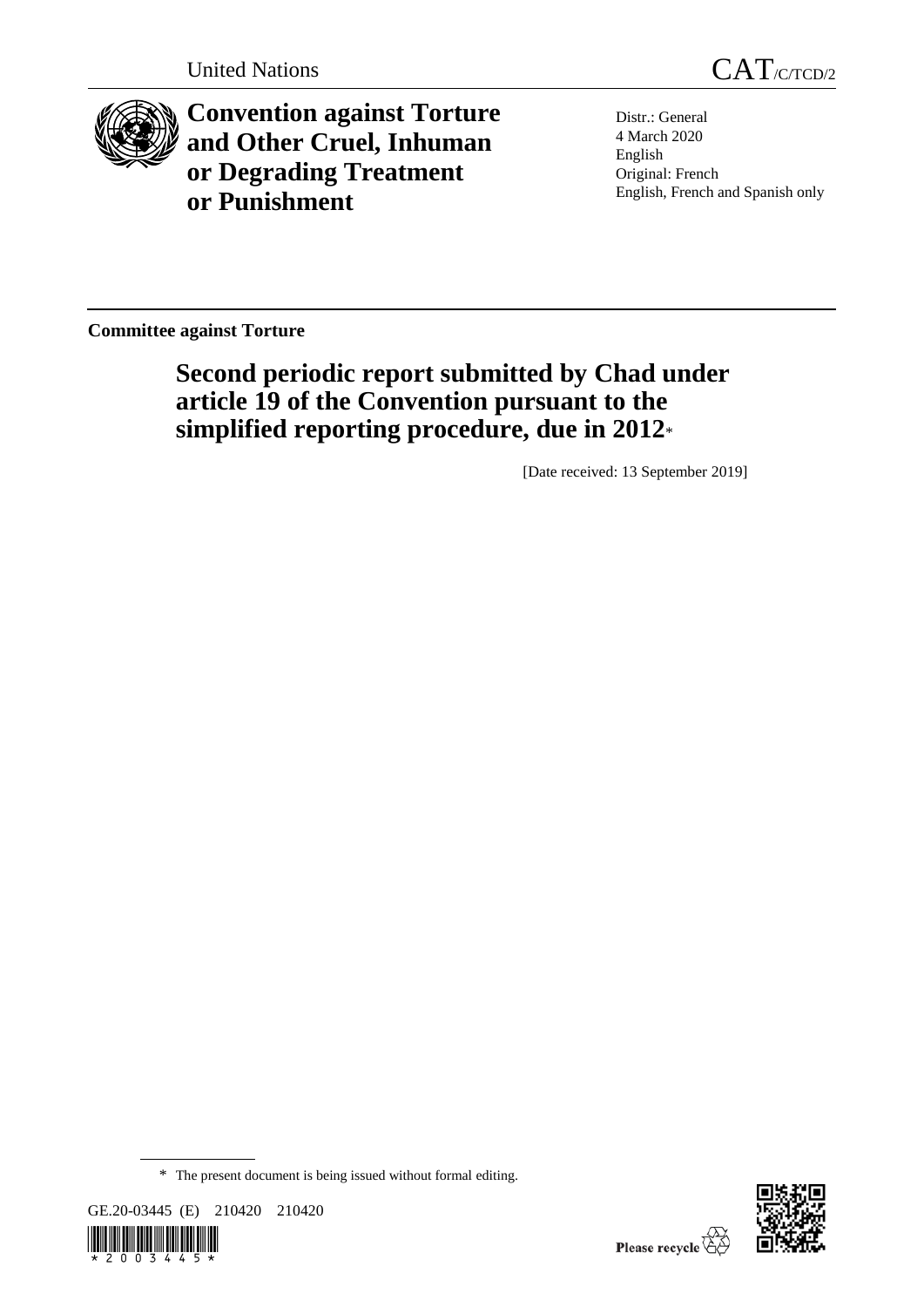## **Introduction**

1. Chad acceded to the Convention against Torture and Other Cruel, Inhuman or Degrading Treatment or Punishment in 1995. Its initial report was drafted, submitted and considered in 2009. The second periodic report was due for submission by 15 May 2013. However, for technical reasons and owing to the merging of the Ministry of Human Rights and Fundamental Freedoms with the Ministry of Justice, the report was not submitted before the established deadline.

2. In response to the initial report, the Committee against Torture sent the Government a list of issues, the replies to which constitute the second periodic report of Chad. In order to resume drafting the report, a training workshop for members of the Interministerial Follow-up Committee on International Human Rights Agreements was held in Bakara in October 2017.

3. Following the training workshop, an ad hoc committee comprising representatives of the Ministry of Justice, the Ministry of Health, the Ministry of Higher Education, the Public Prosecutor's Department and juvenile judges was established. The committee has received technical and financial support from the Office of the United Nations High Commissioner for Human Rights (OHCHR) country office.

4. The Ministry of Justice and Human Rights, in partnership with the OHCHR country office, set up a select committee comprised of five experts from the Human Rights Directorate to update the second periodic report in preparation for submission to the competent bodies (to be reviewed after the break).

5. This report covers the period 2009–2019.

#### **Reply to paragraphs 1, 2 and 3 of the list of issues**

6. Chad adopted a new Criminal Code in 2017 in order to bring the definition of torture into line with domestic legislation. The seventh paragraph of article 323 of the Code provides that "any act by which severe pain or suffering, whether physical, mental or psychological, is intentionally inflicted on a person, by or at the instigation of or with the consent or acquiescence of a public official or traditional authority acting in an official capacity, for such purposes as obtaining from him or her or a third person information or a confession, punishing him or her for an act he or she or a third person has committed, or is suspected of having committed, or intimidating or coercing him or her or a third person, or for any reason based on discrimination of any kind."

7. Regarding the provisions of the new Criminal Code and the new Code of Criminal Procedure that criminalize acts of torture and other forms of ill-treatment and provisions that make such acts punishable by criminal penalties that take account of their seriousness, article 323 of the Criminal Code states: "Any person who unintentionally causes the death of another through torture shall be liable to 20 to 30 years' imprisonment. When the torture causes the victim to be permanently deprived of the use of all or part of a limb, organ or sense, the penalty shall be 10 to 20 years' imprisonment. When the torture causes the victim to be ill or unfit for work for more than 30 days, the penalty shall be 5 to 10 years' imprisonment and a fine of 300,000 to 1 million CFA francs (CFAF). When the torture causes the victim to be ill or unfit for work for 30 days or less, or to suffer pain or mental or psychological distress, the penalty shall be 2 to 5 years' imprisonment and a fine of CFAF 500,000. The same penalties shall apply to public officials, traditional authorities or any other person acting in an official capacity who consent or acquiesce to, or who order or commit, other acts of cruel, inhuman or degrading treatment or punishment which do not amount to torture as defined in this article."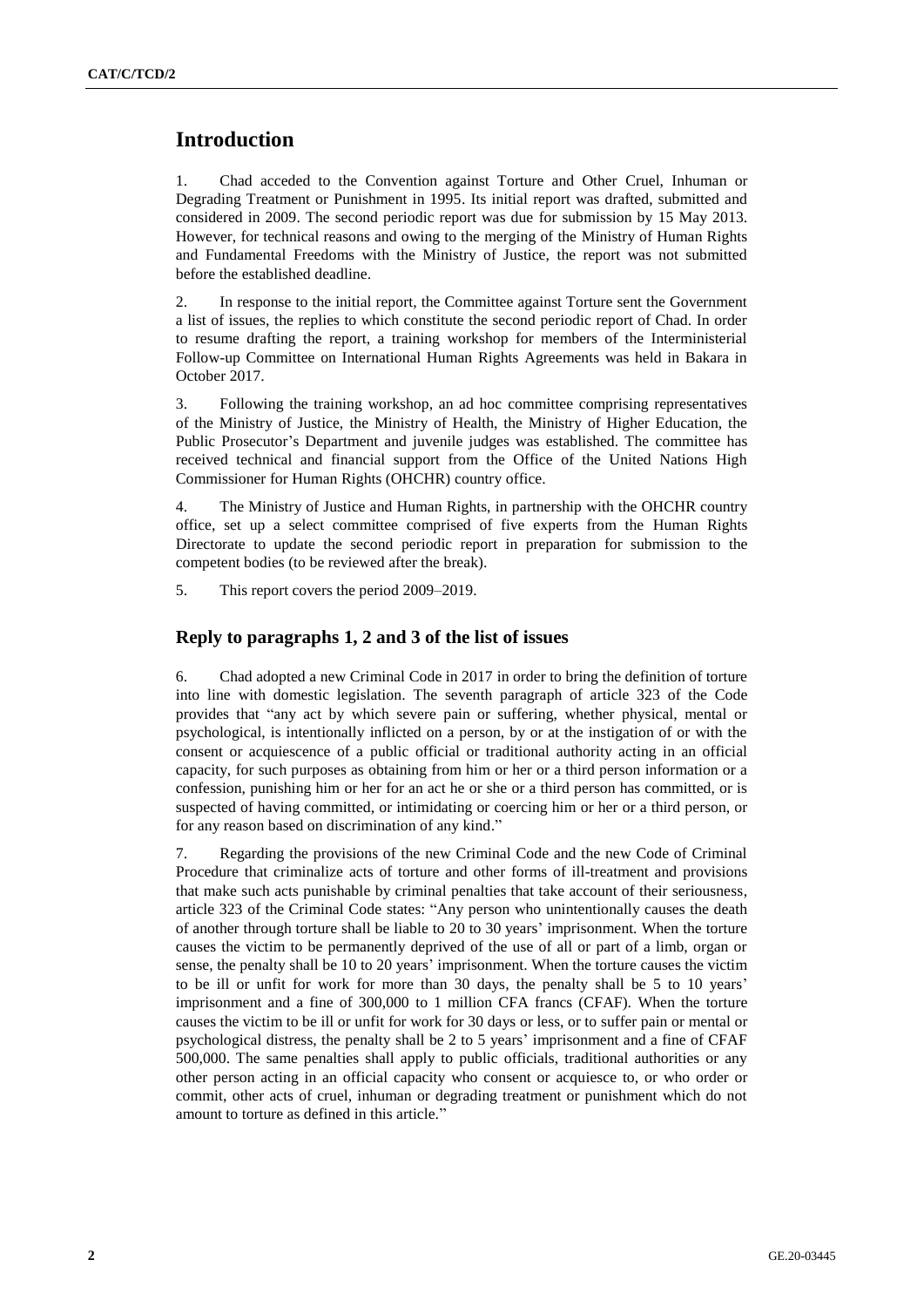## **Reply to paragraph 4 of the list of issues**

8. This section refers to the concrete measures taken by the Chadian State to ensure that no exceptional circumstances, including a state of war or threat of war, internal political instability or any other public emergency, may be invoked as a justification for torture, as well as any measures intended to prevent military involvement in the arrest or detention of civilians.

9. Article 18 of the Constitution of 4 May 2018 states that "no person may be subjected to degrading or humiliating abuse or treatment, or to torture". In accordance with article 19, "slavery, trafficking in persons, forced labour, psychological or physical torture, inhuman, cruel, degrading and humiliating treatment, female genital mutilation, early marriage and any other form of debasement of human beings are prohibited". Article 323 of the new Criminal Code provides that "no exceptional circumstances whatsoever, whether a state of war or a threat of war, internal political instability or any other public emergency, may be invoked as a justification of torture. An order from a superior officer or a public authority may not be invoked as a justification of torture."

10. Article 324 of the Criminal Code provides that "where officials are found guilty of the offences set forth in article 323, the confiscation of assets and the publication of the judgment may be ordered".

## **Reply to paragraph 5 of the list of issues**

11. See article 323.

12. By way of example, a Chadian gendarme in the service of the National Judicial Research Section was prosecuted for torturing a lawyer. He cited an order from his superior as justification, but the judges rejected his argument and convicted him of an act of torture (criminal judgment, repository 056/TGI/NDJ/2017 of 11 April 2017). Two key events reinforced the fight against torture in 2016. The first concerns acts of violence against students, which led to the conviction of six police officers who served their sentence at Moussoro prison. The trial was followed very closely by civil society organizations because the case was about bringing to justice representatives of the State who were acting to maintain public order in the normal exercise of their duties. The officers managed to disperse the protesters and proceeded to make arrests. Unfortunately, some of the students were subjected to abuse, degrading treatment and torture at the camp of the Mobile Police Unit.

13. The second concerns the "padlocked testicles" case, where the four perpetrators, who were serving in the army, were sentenced to 8 years' imprisonment. The sentence was increased to 10 years by the Court of Appeal of N'Djamena. The CA6 and Bol cases should be added.

14. In addition, the Chadian Government has entered into partnerships with the European Union and the United Nations system in order to modernize its judiciary. These include a memorandum of understanding with the European Commission on the Programme to Support Justice in Chad (PRAJUST 1 and PRAJUST 2) and a programme for strengthening the capacity of the judiciary, human rights and gender equality with the United Nations Development Programme (UNDP).

15. Measures aimed at providing adequate training for judges and increasing the human and material resources allocated to the administration of justice include:

Act No. 032/PR/2009 of 28 December 2009 on the establishment of the National Judicial Training School. Statistics on the numbers of graduates from the school between 2012 and 2016 are given in the table below:

| Title  | Judges | Court clerks | Prison officers | Prison warders |
|--------|--------|--------------|-----------------|----------------|
| Number | 433    | 257          | 239             |                |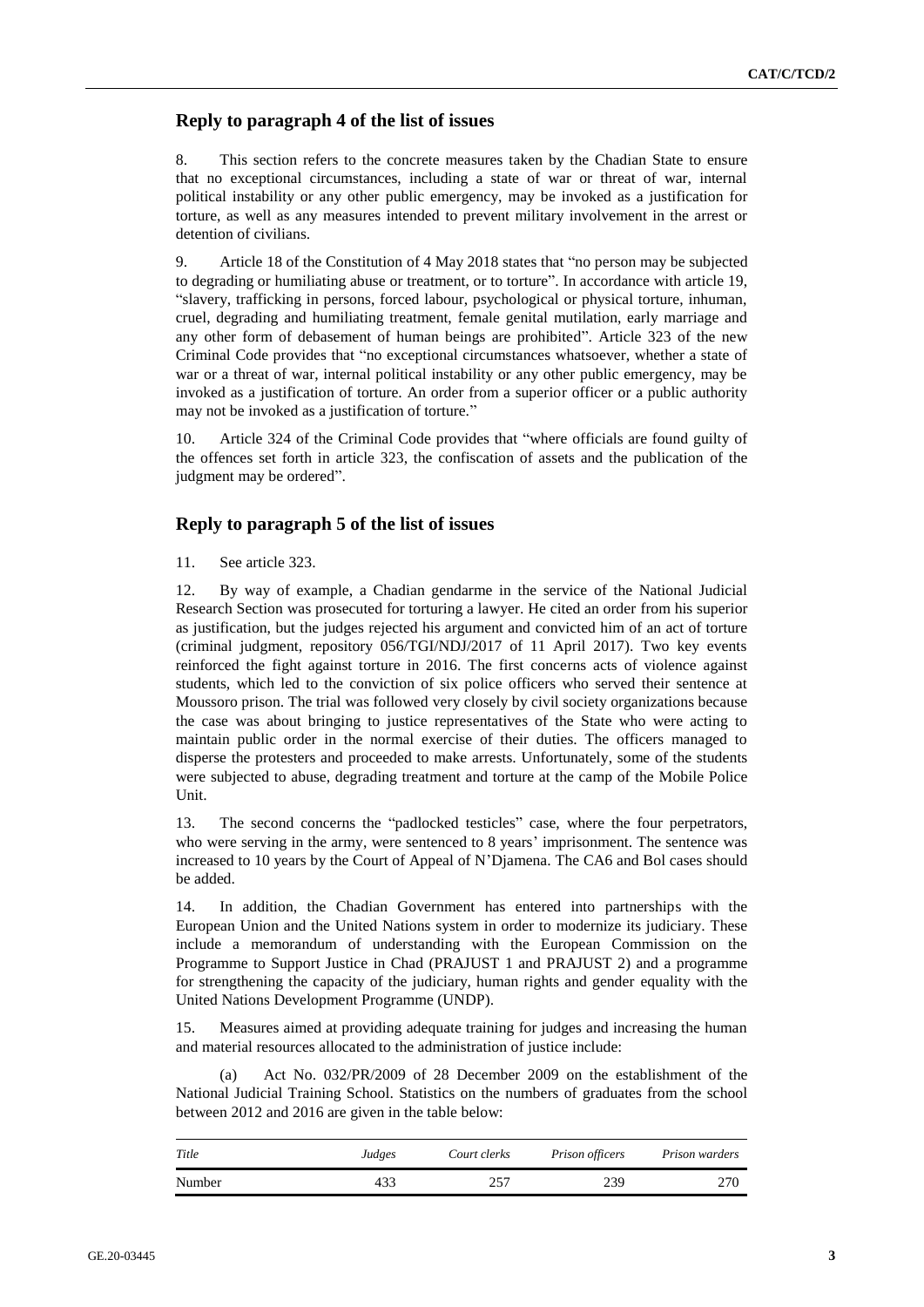(b) The holding of regular meetings of the Supreme Council of Justice for the purpose of appointing judges throughout the country;

(c) Legislative, administrative and judicial measures taken to combat corruption among judges include:

(i) Ordinance No. 007/PR/2012 of 21 February 2012 establishing the regulations governing the judiciary;

(ii) Ordinance No. 003/PR/2012 rectifying Act No. 005/PR/98 on the organization and functioning of the Supreme Council of Justice;

(iii) Decree No. 574/PR/MJCDH on the organization chart of the Ministry of Justice and Human Rights and the establishment of the General Inspectorate of the Judicial Services;

(iv) A code of conduct for judges.

(d) In order to guarantee that judges are fully independent of the executive in accordance with the Basic Principles on the Independence of the Judiciary (General Assembly resolutions 40/32 of 29 November 1985 and 40/146 of 13 December 1985), article 146 of the Constitution provides that "the judiciary is independent of the executive and legislative branches". Article 152 states that "the Supreme Council of Justice shall propose the appointment and promotion of judges". Article 155 provides that "judges, in the exercise of their functions, shall be subject to the sole authority of the law. They shall be irremovable."

16. Judges are appointed and dismissed by decree of the President of the Republic, after approval by the Supreme Council of Justice (see article 153 of the Constitution).

#### **Reply to paragraph 6 (a) and (b) of the list of issues**

17. The Ministry of Human Rights and Fundamental Freedoms held discussion meetings, with support from the United Nations system in Chad, with a view to bringing the National Human Rights Commission into conformity with the principles relating to the status of national institutions for the promotion and protection of human rights (the Paris Principles). These meetings led to the drafting of a bill to bring the Commission into line with the Paris Principles.

18. In April 2015, a select committee was set up to review the bill. It held discussions with OHCHR on the Paris Principles and drew on the positive experiences of other African national human rights institutions for inspiration.

19. Act No. 028/PR/2018 of 22 November 2018 on the responsibilities, organization and functioning of the National Human Rights Commission was promulgated as a result.

20. The Commission is comprised of 11 members, including two independent figures and at least four women, who are recognized for their moral probity, integrity, heightened sense of responsibility, commitment and proven experience in the field of human rights and fundamental freedoms.

21. All of the members, with the exception of the two independent figures, come from the following civil society organizations, corporations and bodies:

- Human rights organizations (two members)
- Organizations for the defence and promotion of women's rights (one member)
- Organizations of persons with disabilities (one member)
- Trade unions (one member)
- Professional media organizations (one member)
- Teaching staff from law faculties at public universities (one member)
- Chad Bar Association (one member)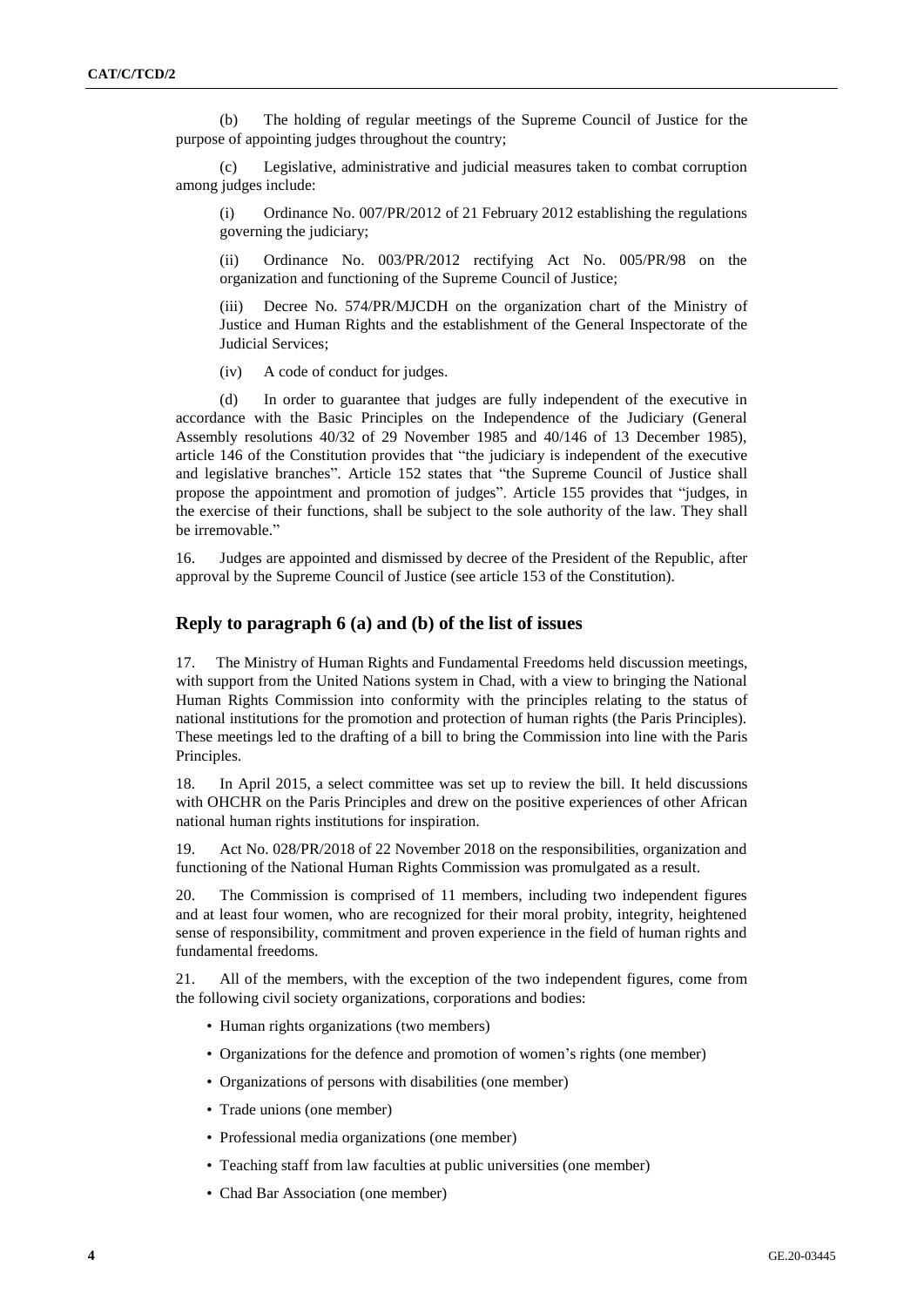• The judges' association (one member)

22. The two independent members of the Commission are appointed by an ad hoc committee after an open call for candidates.7

23. The Commission's main task is to protect and promote human rights and fundamental freedoms. It submits opinions, recommendations and proposals on human rights and fundamental freedoms on an advisory basis to the Government, National Assembly and any other body, either at the request of the authorities concerned or through the exercise of its power to hear a matter without higher referral.

#### **Reply to paragraph 7 of the list of issues**

24. Act No. 028/PR/2018 of 22 November 2018 grants the Commission financial autonomy, thus allowing it to properly discharge its mandate.

25. Provided that they have obtained prior authorization from the General Directorate of Prison Administration, representatives of civil society organizations and international bodies are able to visit places of detention and speak with the prisoners and record their testimonies. For security reasons, the taking of photographs in places of detention is not permitted without the express permission of the competent authority.

#### **Reply to paragraph 8 of the list of issues**

26. Following the holding of a forum on justice, the Government undertook a series of reforms to modernize the judicial system and to incorporate international norms into national law. These include:

- Act No. 11/PR/2013 of 17 June 2013 on the Code of Judicial Organization
- Act No. 12/PR/2013 of 17 June 2013 on the organization and functioning of the administrative courts
- Act No. 19/PR/2018 on the status of prison officers
- Organic Act No. 15/PR/2018 on the organization, functioning, rules and procedure of the Supreme Court
- Organic Act No. 017/PR/2014 of 17 May 2014 on the organization, functioning, rules and procedure of the Court of Audit
- Act No. 029/PR/2015 of 21 July 2015 ratifying Ordinance No. 006/PR/2015 prohibiting child marriage
- Act No. 021/PR/2019 of 15 April 2019 regulating legal aid and judicial assistance
- Decree No. 1010/PR/PM/MDJH/2014 of 4 September 2014 on the establishment of the courts and their jurisdiction

#### **Reply to paragraph 8 (d) of the list of issues**

27. See the replies to paragraph 5.

#### **Reply to paragraph 9 of the list of issues**

28. In the light of the concluding observations of the Committee, the Code of Criminal Procedure was revised to include fundamental legal safeguards. Article 282 of the new Code of Criminal Procedure provides that "officers of the criminal investigation service conducting preliminary inquiries or expedited investigations or acting on judicial instructions may not detain a person for the purposes of the investigation for more than 48 hours. On expiry of this period, the person must be released or brought before the competent judge. The officers of the criminal investigation service must inform the judge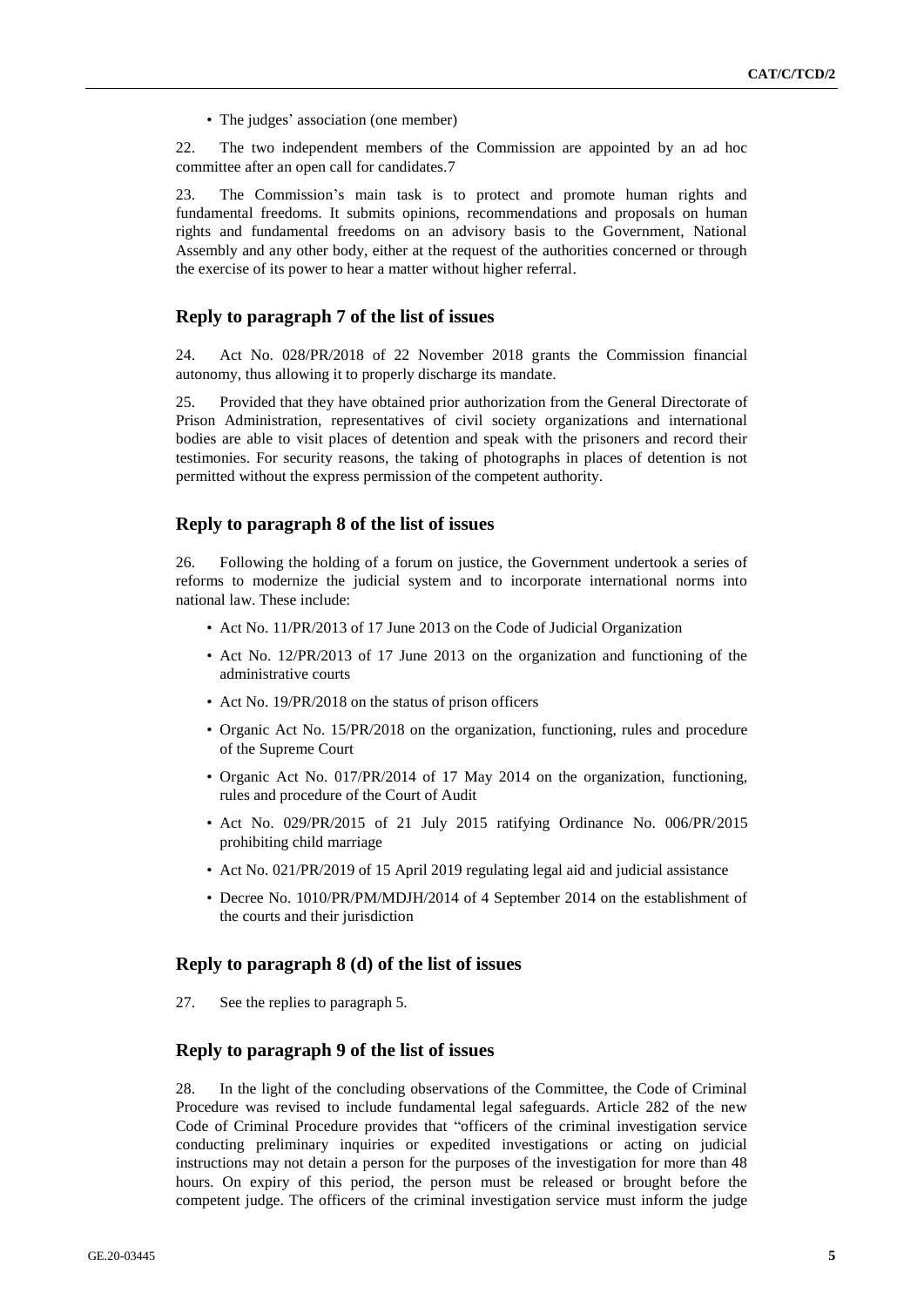immediately of any placement of a person in police custody. The competent judge may authorize the extension of police custody for a further 48 hours for persons in respect of whom there is strong evidence of guilt. Authorization must be given in writing after the judge has satisfied him or herself (if necessary by direct contact with the detainee) that the detained person has not been subjected to any ill-treatment. However, in the case of expedited investigations, the extension may be granted in writing or by telephone, without presenting the person in police custody. Orders issued by telephone must be confirmed in writing within 12 hours."

29. As regards the registration of individuals at the time they are taken into custody and the recording of all the detention centres to which they are transferred, in view of the shortcomings observed in the maintenance of detention registers, article 285 of the new Code of Criminal Procedure states that "a record shall be made of the police custody. It shall state the time at which custody commences and the time at which custody is extended, if applicable. In case of extension, the record shall state the name of the public prosecutor who authorized the extension. It shall also state the time at which the public prosecutor was informed of the placement in custody, the time of the request for instructions regarding the custody of the person and the content of the instructions from the prosecutor's department. The record shall be signed by the detainee and a copy shall be given to him or her. The detainee may freely transmit them to his or her counsel."

30. Article 50 establishes that detainees have the right to be assisted by a lawyer or any other person of their choosing during preliminary questioning by the police or public prosecutor. Detainees have the right to contact family members. Visiting permits are issued on request by the General Directorate of Prison Administration. However, some prison officers take advantage of the lack of awareness of detainees' family members by demanding money in exchange for visits.

31. Detainees have the right to be examined by an independent physician and to undergo a medical examination at the time of arrest. They have access to health workers in prison.

32. Detainees must be given legal aid when they lack sufficient financial resources to pay for a lawyer or other type of counsel; a system of court-appointed lawyers has been established within the judicial system. A subdirectorate has been established within the Ministry of Justice and Human Rights to ensure access to law and the justice system.

33. No remedies are available to detainees whereby they can object to their pretrial detention. This does not, however, prevent them from lodging an appeal with a higher administrative authority. There are remedies open to detainees who believe that they are being detained unlawfully.

34. No alternative measures to pretrial detention have been introduced with a view to reducing the problem of overcrowding in prisons. However, Act No. 007/PR/1999 of 6 April 1999 on the prosecution and trial procedure for offences committed by minors between the ages of 13 and 18 years establishes alternatives to imprisonment, including returning the minor to his or her parents or relatives, or placing him or her with a person of good moral character, a charitable institution or a reception or observation centre.

#### **Reply to paragraph 10 of the list of issues**

35. Information about a supposed penal colony in Koro Toro was disseminated by nongovernmental organizations (NGOs) and other "independent" newspapers.

36. The Chadian prison system is regulated by Act No. 19/PR/2017 of 28 July 2017 on the prison system. Under the Act, the prison administration is charged with three main responsibilities:

- To enforce sentences by taking charge of persons who have been convicted and deprived of their liberty
- To ensure a safe and healthy environment by monitoring detainees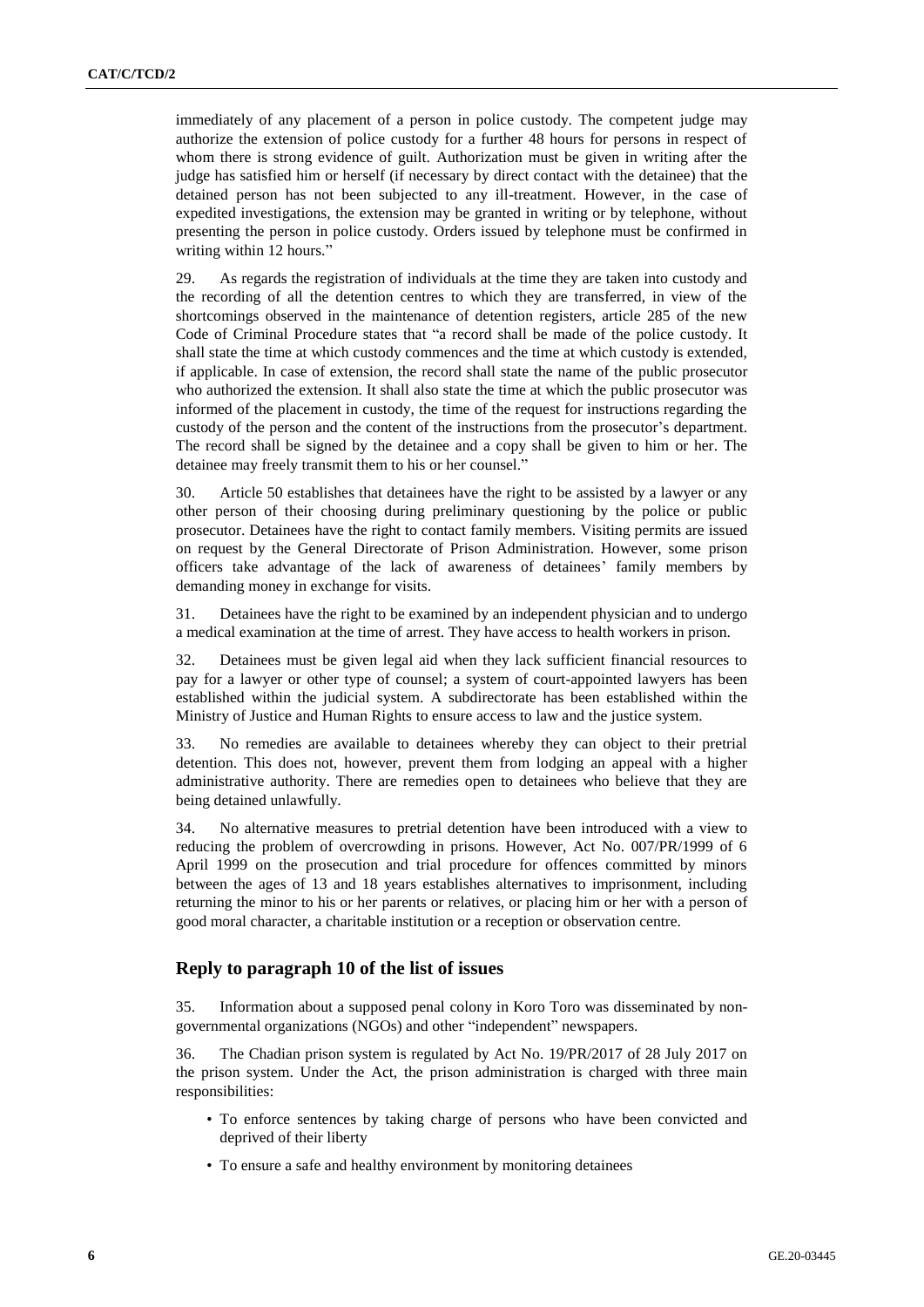- To promote tailored sentences and social reintegration to help convicted persons become law-abiding citizens and prevent reoffending
- 37. There are different types of penitentiary institution in Chad. These are:
	- High-security detention facilities, such as Koro Toro prison
	- Detention facilities
	- Rehabilitation centres
	- Penal camps

38. The Koro Toro detention facility ceased to be an illegal prison in 2010. The majority of its approximately 630 detainees are violent extremists, members of Boko Haram, who have been accused of acts of terrorism and convicts who are serving prison sentences handed down in accordance with article 9 of Act No. 19 mentioned above.

39. The judicial pool conducts regular appraisals visits to Koro Toro, during which accused persons are interviewed and confrontations organized. There are no longer any secret places of detention in Chad. The high-security detention facility in Koro Toro cannot be considered a secret prison because it is regulated by law and is open to visits by independent organizations, including the International Committee of the Red Cross (ICRC) and the human rights organizations that work in close collaboration with the Directorate of Prison Administration and Social Reintegration. The Head of State visited the Amsinéné pretrial detention centre in N'Djamena on 17 November 2017 with the intention of improving detention conditions for prisoners. During the visit, the President of the Republic condemned the prison conditions and expressed his sympathy for the women and children there. He immediately ordered the release of breastfeeding women and minors who were detained for non-criminal offences.

#### **Placement under court supervision**

40. Prisoners have a statute that sets out the rights and obligations governing their daily lives and allows disciplinary action to be taken for misbehaviour.

41. In accordance with article 16 of Act No. 19/PR/2017 of 28 July 2017 on the prison system, no one may be incarcerated without:

- An order of arrest or detention
- An application for committal issued following a definitive prison sentence
- An application for committal issued for civil imprisonment
- An interim arrest warrant for a person sought by foreign judicial authorities
- A warrant of committal
- An imprisonment order against a defendant who has lodged an application for judicial review and who wishes to surrender to custody pursuant to the law
- An interim custody order for minors

42. The daily life of a detainee varies according to the prison and the category of detainee.

43. The regime applicable to detention centres is generally more liberal: detainees at the centre are free to come and go throughout the day.

44. Every prison has separate wings for men and women and for convicted prisoners and pretrial detainees, which prevents them from coming into contact with each other. The same also applies to incarcerated juveniles, although female juveniles are housed in the women's wing.

45. Detainees are free to communicate with their lawyers and prison and rehabilitation staff. However, the investigating judge may prohibit communication temporarily or issue a solitary confinement order. Detainees are entitled to at least one visit. They are prohibited from holding any cash while in detention.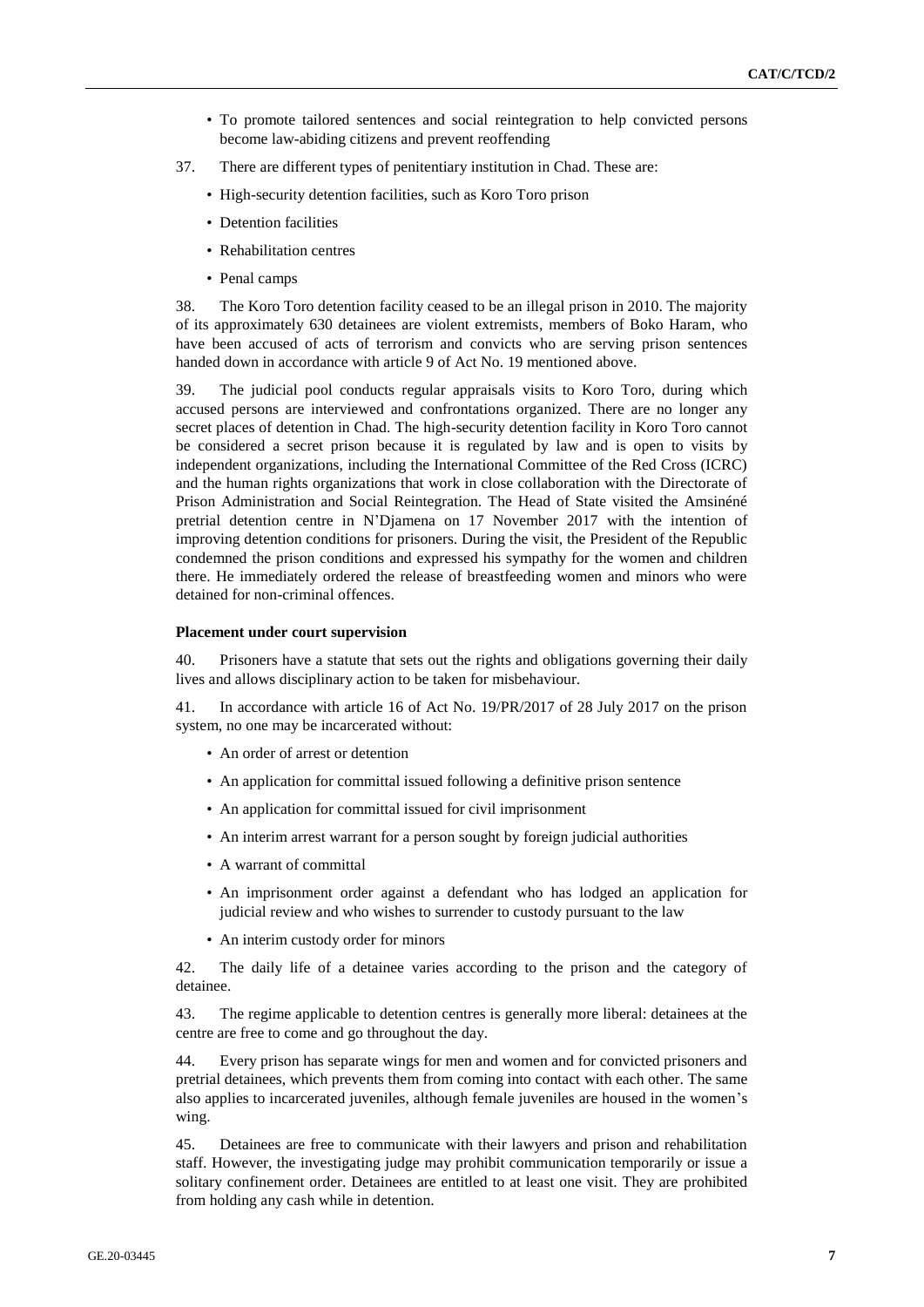46. All prisons have internal rules of procedure setting out disciplinary offences (including refusal to return to one's cell, possession of prohibited items and acts of violence). Detainees who commit an offence are brought before a disciplinary committee, with the assistance of a lawyer where required. The committee can impose penalties that include solitary confinement or placement in a punishment wing for up to 45 days in the most serious cases.

## **Reply to paragraph 11 of the list of issues**

47. The concept of a "reasonable" period has been clearly defined in order to prevent any abuse or arbitrary use of pretrial detention. Article 313 of the new Code of Criminal Procedure provides that "preventive detention is an exceptional measure designed to ensure the appearance of an accused person before the courts, to prevent any activity that might interfere with the establishment of the truth, or to put an end to the offence or prevent its repetition. Preventive detention may not exceed 6 months for correctional offences and 1 year for serious offences." It should be noted that proceedings involving minors are expedited in accordance with Act No. 007/PR/1999 of 6 April 1999 on the prosecution and trial procedure for offences committed by minors between the ages of 13 and 18 years. The police custody period for minors is 10 hours.

48. Newly built detention facilities separate different categories of prisoner, including pretrial detainees, convicted prisoners, women and juveniles, in order to address the problem of prison violence and intergenerational conflict. In addition, the establishment of the Koro Toro high-security prison has allowed dangerous detainees, such as highway robbers and terrorists of all kinds, to be isolated.

## **Reply to paragraph 12 of the list of issues**

49. The Chadian legislator has incorporated provisions of the Convention into the new Criminal Code to prevent enforced disappearances and extrajudicial killings by rebel groups or other armed groups. Article 292 of the Code states: "Any person who knowingly commits any of the following acts as part of a widespread or systematic attack directed against any civilian population shall be sentenced to life imprisonment: (...) (k) enforced disappearance of persons."

50. Article 292, final paragraph, of the Criminal Code defines enforced disappearance as "the arrest, detention or abduction of persons by, or with the authorization, support or acquiescence of, a State or a political organization, followed by a refusal to acknowledge that deprivation of freedom or to give information on the fate or whereabouts of those persons, with the intention of removing them from the protection of the law for a prolonged period of time".

51. Articles 293 and 294 deal with the responsibility of hierarchical superiors and persons carrying out orders in such cases, which are "always deemed to be manifestly unlawful".

52. Article 295 states that the prosecution of and the penalties imposed for the crimes set forth in article 292 are not subject to any statute of limitations. The Directorate for Judicial Statistics has begun work on creating a reliable database of statistics with the support of the European Union through the PRAJUST 2 project.

## **Reply to paragraph 13 of the list of issues**

53. The following legislative, administrative and judicial measures have been taken to prevent sexual violence against women and children in prisons or any other places of detention, including gendarmeries and police stations, by agents of the State:

• The National Strategy for Juvenile Justice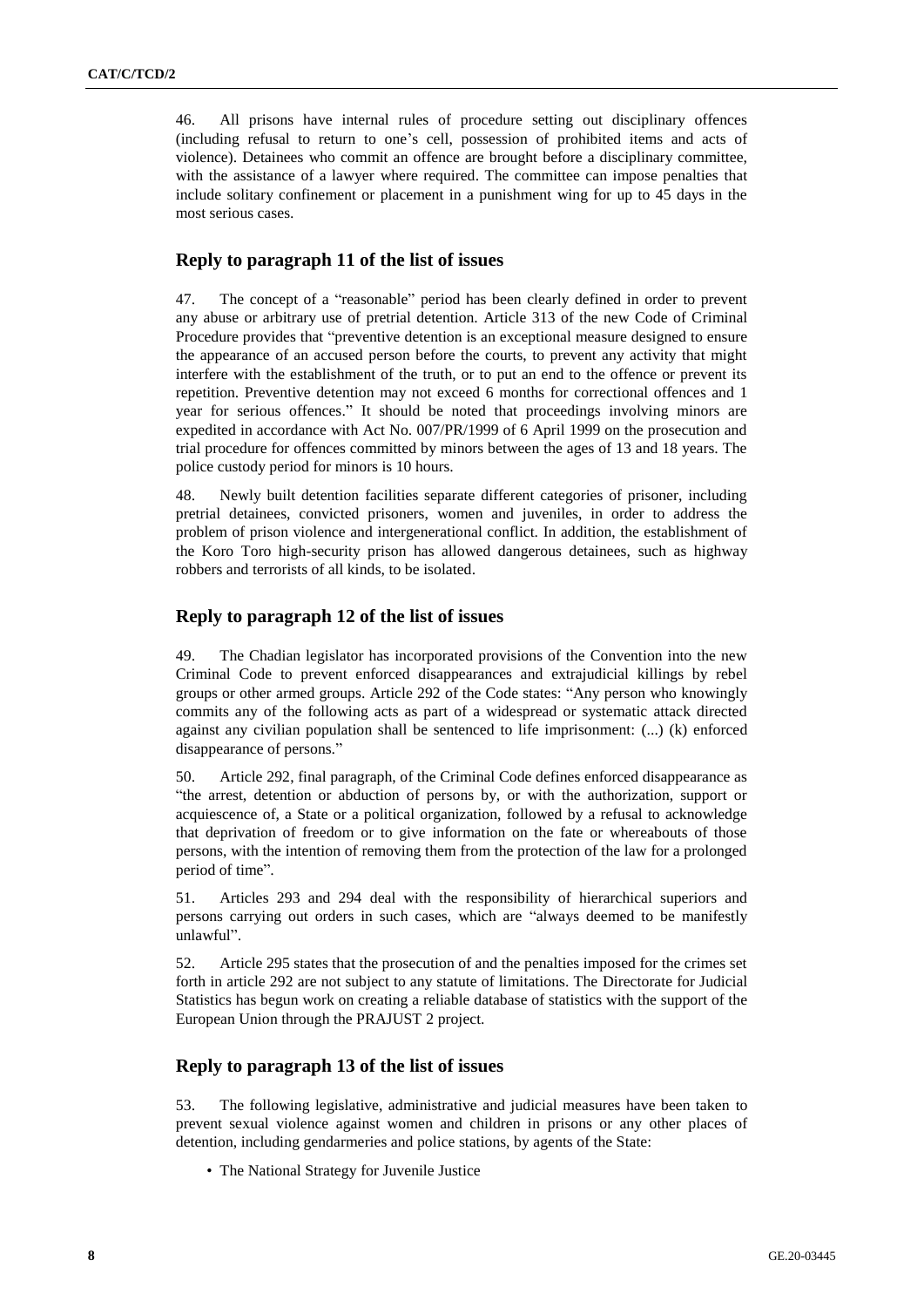- The separation of men, women and juvenile detainees in different wings in all prisons
- The establishment of aggravating factors to be considered by judges dealing with cases of officials who have committed acts of rape or sexual violence in places of detention, under article 341 of the new Criminal Code
- The creation of a brigade for the protection of minors in N'Djamena
- A key part of these reforms is Decree No. 413/PR/PM/MSPI/2016 of 15 June 2016 establishing the Code of Ethics of the National Police
- Act No. 19/PR/2017 of 28 July 2017 on the prison system
- Act No. 012/PR/2017 of 14 July 2017 on the Code of Criminal Procedure
- Act No. 007/PR/1999 of 6 April 1999 on the prosecution and trial procedure for offences committed by minors under 18 years of age

#### **Reply to paragraph 14 of the list of issues**

54. Under Chadian law, domestic violence and forced marriage are prohibited in accordance with Act No. 006/PR/02 of 15 April 2002 on the promotion of reproductive health, which also criminalizes female genital mutilation, domestic violence and sexual violence and early marriage. Act No. 029/PR/2015 prohibiting child marriage sets the marital age at 18 for all. The provisions of articles 323 et seq. of the new Chadian Criminal Code prohibit amicable settlements and make it impossible to invoke customary laws or practices as justification for violating the absolute ban on torture.

55. The draft family code, currently in the process of adoption, covers marital status.

56. Unfortunately, some degrading and cruel customary practices still exist in Chad. Courts have imposed sentences ranging from 5 to 10 years for such practices, in spite of strong national opposition to judicial involvement in what are deemed to be customary or religious matters.

## **Reply to paragraph 15 of the list of issues**

57. Trafficking in human beings, and in women and children in particular, is prohibited under articles 359 to 364 of the new Criminal Code. Children are protected under the Code from all forms of sexual and economic exploitation, affronts to their dignity and well-being, attempts to undermine family unity, and threats to their life and physical and psychological integrity. The Code also fosters a legal environment that prohibits all forms of violence against women and girls. Chad adopted a law to combat trafficking in persons in 2018, and related provisions are contained in the draft children's code.

58. Moreover, the abduction of minors is punishable under articles 371 to 373 of the Criminal Code; the abduction and kidnapping of minors is punishable under articles 383 and 384.

59. This legal arsenal is reinforced by Presidential Directive No. 008/PR/EMP/2013 of 10 October 2013 on respect for the minimum age of recruitment into the Chadian National Army.

#### **Reply to paragraph 16 of the list of issues**

60. For a long time, female genital mutilation has been commonplace in certain parts of the country. Mindful of the suffering that such practices inflict on victims, Chad has adopted a series of legal instruments aimed at abolishing them. These include the establishment of a brigade for the protection of minors and morality, the introduction of a law prohibiting child marriage, the adoption of Act No. 006/PR/2002 of 15 April 2002 on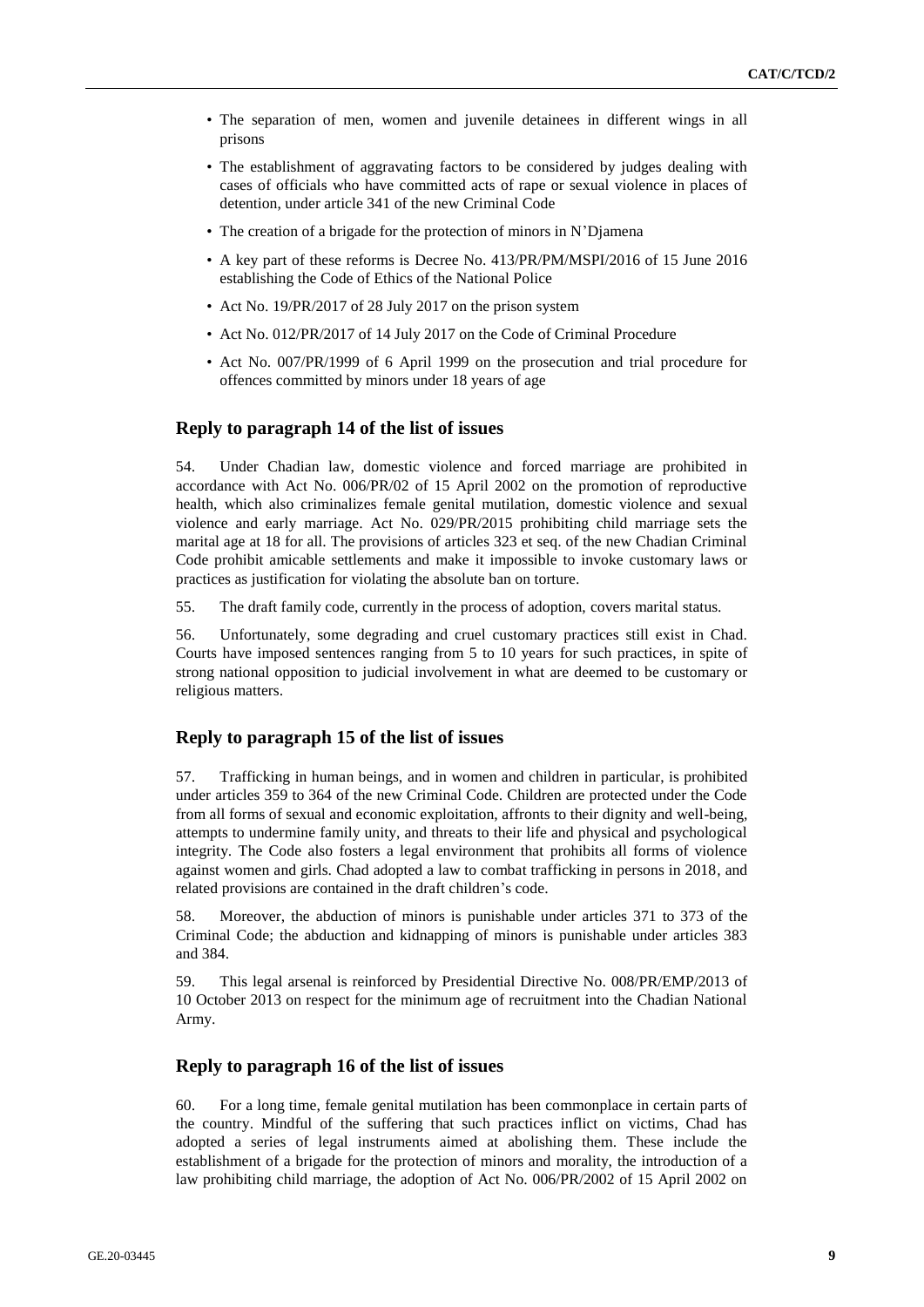the promotion of reproductive health, and the incorporation into the Criminal Code of provisions banning genital mutilation and sexual offences, such as:

- Article 307: "Any individual who has wilfully beaten, injured or committed any other act of violence or assault against the person of another and has thereby unintentionally caused his or her death shall be sentenced to 5 to 10 years' imprisonment and ordered to pay a fine of CFAF 50,000 to CFAF 500,000. If the offence was premeditated or was committed with malice afterthought, the sentence shall be 10 to 20 years' imprisonment."
- Article 318: "A sentence of 1 to 5 years' imprisonment and a fine of CFAF 10,000 to CFAF 100,000 shall be imposed on anyone who harms a female person's genital organ by:
	- Total or partial excision of the clitoris or labia minora
	- Total excision of the labia majora and labia minora followed by the total or partial suturing or narrowing of the vaginal opening, including the piercing, incision or stretching of the clitoris or labia, cauterization, or introduction of corrosive substances or herbs into the vagina for the purposes of narrowing it or causing bleeding
	- Any other procedure

## **Reply to paragraph 17 of the list of issues**

61. Measures taken to criminalize and punish rape and other acts of sexual violence committed in and around refugee camps include:

- The Convention relating to the Status of Refugees
- The Protocol relating to the Status of Refugees
- The OAU Convention governing the Specific Aspects of Refugee Problems in Africa, to which Chad is a party
- Article 15 of the Constitution, which states: "Foreigners who have been admitted legally to the territory of the Republic of Chad benefit from the same rights and liberties as Chadian nationals, with the exception of political rights. They are required to comply with the Constitution and the laws and regulations of the Republic."
- Articles 341, 349 to 354 and 359 to 364 of the Criminal Code, which criminalize rape and other sexual violence offences

## **Reply to paragraph 18 of the list of issues**

62. In terms of legislative, administrative and judicial measures aimed at ensuring that no person may be extradited to a third State when there are serious grounds for believing that he or she will risk torture in that State, article 50 of the Constitution provides that "the right of asylum is granted to foreign nationals under conditions determined by law. The extradition of political refugees is prohibited".

63. The option of having judges decide on the expulsion of foreigners in an irregular situation in Chad has not been considered; the measures taken to expel undesirable foreigners are often administrative. Fortunately, lawyers' appeals to the competent courts have always proved successful. No statistics are available regarding cases of expulsion, refoulement and extradition. Two expulsion orders issued by the administrative authorities in the cases of Tchangiz Vatankan, an Iranian national, and the former bishop of Doba, Monsignor Michel Russo, an Italian national, were overturned by the judicial authorities.

64. No statistics are available on the number of asylum applications filed, approved and rejected, and of persons whose applications are based on their experience of torture in a third State or on the risk of being tortured if they are sent back.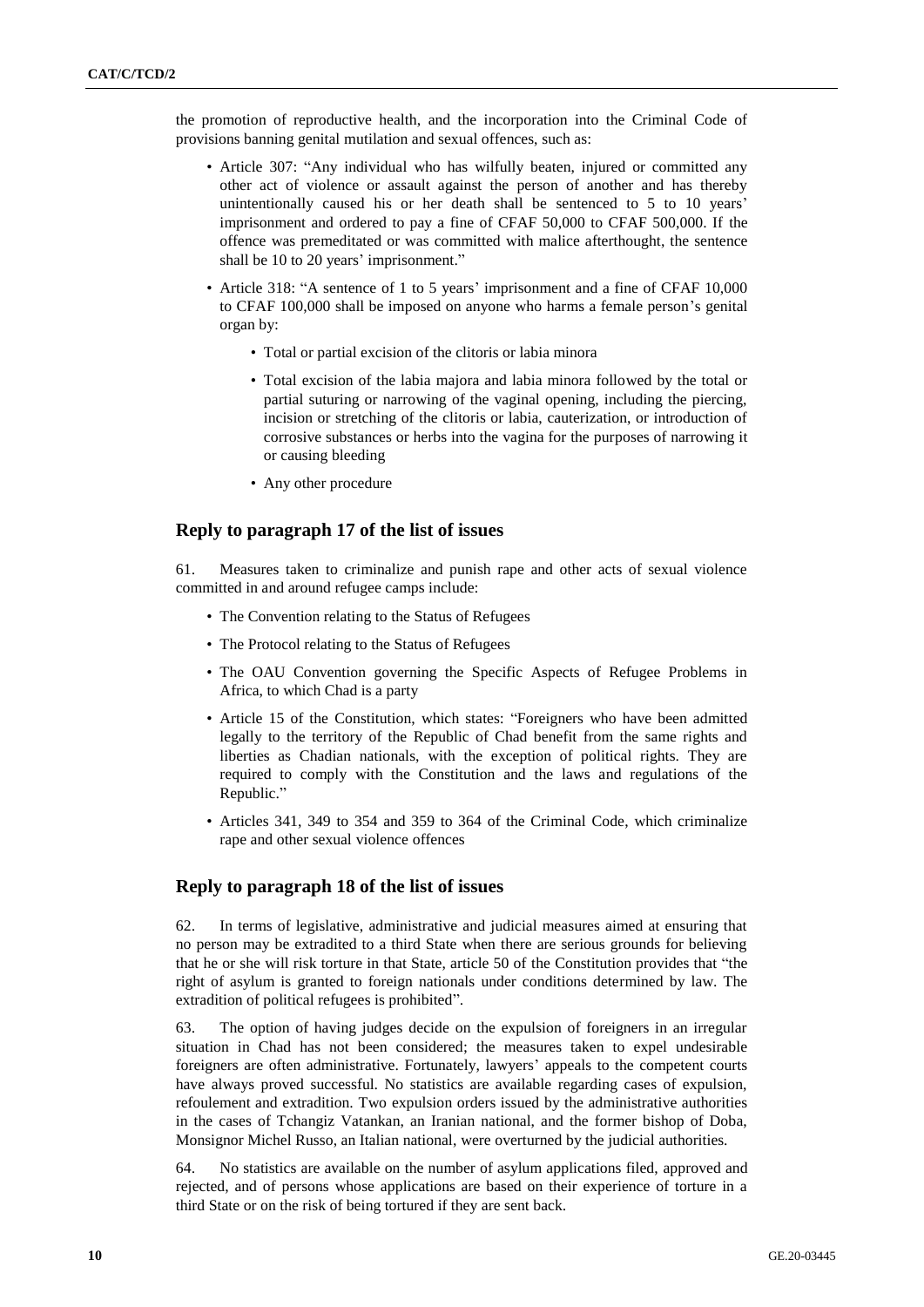## **Reply to paragraph 20 of the list of issues**

65. In cases between private individuals where the State is a joined party, the extradition request is executed by the central bureaux of the International Criminal Police Organization (INTERPOL). There is no risk of torture in this regard. Extradition requests between francophone African countries are regulated by the General Convention on Judicial Cooperation signed in Antananarivo on 12 September 1961.

66. With other States, justice is done on the basis of judicial cooperation or the principle of reciprocity. Clearly, judicial extraditions are strictly regulated by law and cannot take place outside of the justice system.

#### **Reply to paragraphs 22 and 24 of the list of issues**

67. The Public Prosecutor attached to the Extraordinary African Chambers issued extradition requests for Hissène Habré's accomplices, who had been arrested and tried by the Special Criminal Court in 2014. The requests were denied on the grounds that the Chambers are governed by the subsidiarity principle.

68. Chad contributed CFAF 2 million to the Chambers, based in Dakar, for the trial of Hissène Habré. It also covered the travel expenses of witnesses and victims. Chad has contributed to the victim compensation process undertaken by the African Union.

69. In accordance with the provisions of the Convention, Chad has taken measures to establish and exercise its jurisdiction over acts of torture when the alleged author is in Chad, either to extradite or to prosecute the person. In the Habré case, for example, the accomplices of the former President were tried and convicted in Chad.

70. Chad requested the extradition of former President Hissène Habré, but Senegal denied the request owing to the absence of a legal agreement.

## **Reply to paragraphs 25 and 26 of the list of issues**

71. International humanitarian law and human rights concepts are taught in some vocational training schools and institutions, including the National School for Administration, which trains officials for public office, and the National Judicial Training School, which trains judges, court clerks and other officers of the court. Issues of torture are only touched upon, meaning that some categories of officials, such as doctors, do not receive the training on torture that they should. However, these types of training should enable them to distinguish between wilful assault and acts of torture and to issue medical certificates accordingly.

72. Training on international humanitarian law has been incorporated into the programme for the military and security forces, which was made compulsory in training institutions by Order No. 85/MDN/ENP/05 of 19 May 2005.

73. Furthermore, the reforms undertaken since 2001 led to the publication of a document entitled "Instructor's manual for use with the armed forces and the security services". The manual was prepared with the participation of the national army, the group of inter-service military training colleges, the air force, the national gendarmerie, the National and Nomadic Guard and the national police. This manual is in fact a remodelled version of two volumes of the booklets published in cooperation with the Chadian Human Rights League. It has been adapted for current training needs and is printed in loose-leaf form. It covers all the problems which the Chadian armed forces frequently encounter during hostilities.

74. Chad has been reforming its security and defence forces since the beginning of the 1990s. From 2010 to 2019, it implemented the Programme to Support Internal Security in Chad with funding from the tenth and eleventh European Development Funds, as it appeared that the security forces were responsible for some acts of torture.

75. A key part of these reforms is Decree No. 413/PR/PM/MSPI/2016 of 15 June 2016 establishing the Code of Ethics of the National Police. Its operative provisions make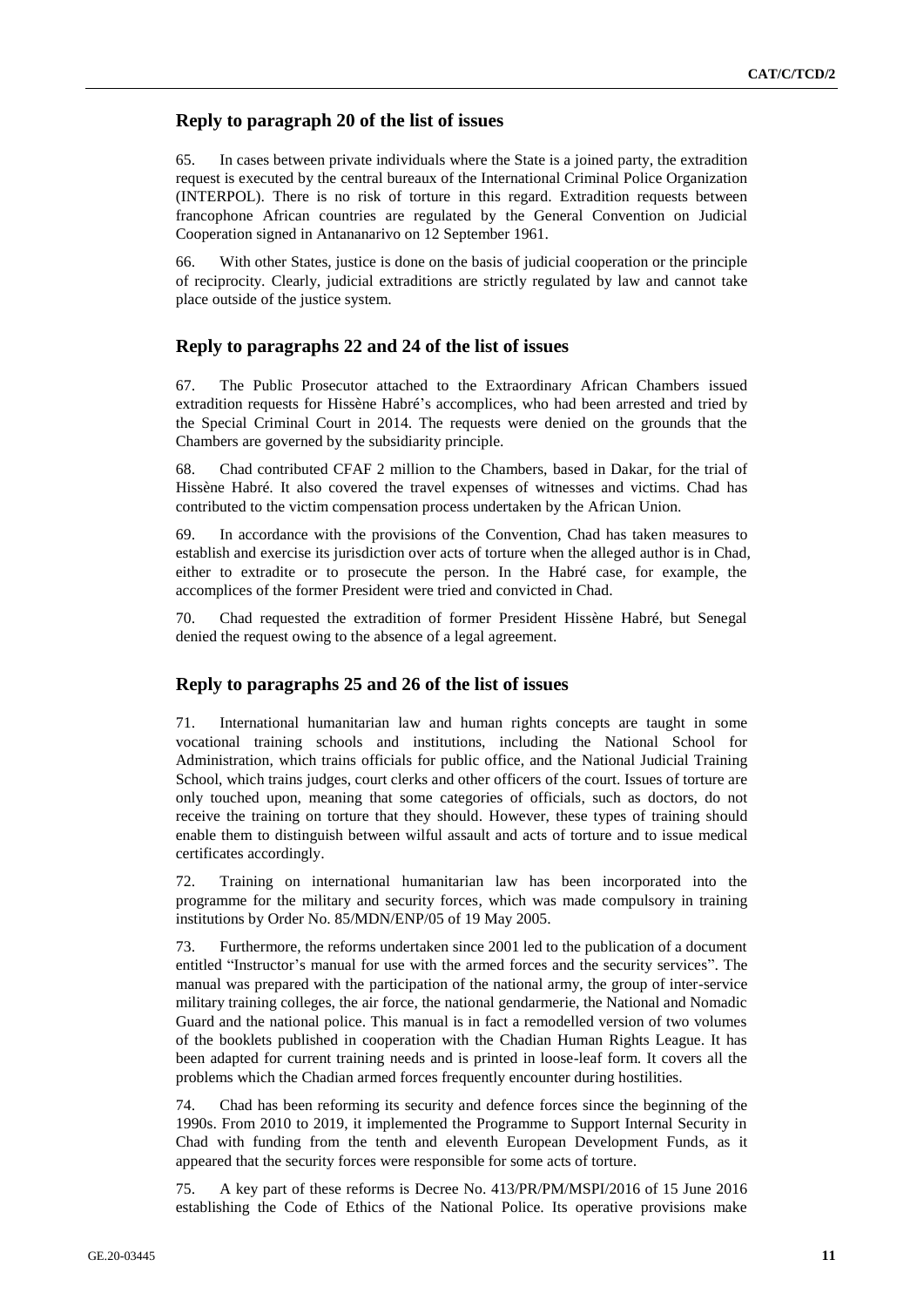reference to all instruments for the protection and promotion of human rights, including the Universal Declaration of Human Rights, the African Charter on Human and Peoples' Rights and the Convention against Torture. Article 2 of the Code sets out police officers' obligations vis-à-vis the institutions and the general population. Article 14 clearly states that individuals in police custody must not be subjected to any cruel, inhuman or degrading treatment.

76. Furthermore, the use of violence against individuals in police custody, including for the purpose of extracting confessions, is prohibited.

77. Human rights groups continue to organize training sessions on human rights for officers of the criminal investigation service. The Chadian Human Rights League and the Chadian Association for the Defence and Protection of Human Rights provide training programmes for the security forces.

78. The training workshops are attended by officials from ministerial departments directly concerned with human rights matters, including judges, police officers and members of civil society.

79. Training programmes will be developed for these officials to address any shortcomings. The manual on the effective investigation of torture will be used for these programmes.

#### **Reply to paragraphs 27 and 28 of the list of issues**

80. The National Security Agency was established under Decree No. 302/PR/93 of 12 April 1993 and later restructured by Decree No. 008/PR/2017 of 17 January 2017. According to article 2 of the Decree, the Agency is a special service whose task is to ensure the protection of individuals' freedoms and property, and the safety and security of the Republic's institutions.

81. The Agency functions in accordance with the laws of the Republic and ensures the fulfilment of the international commitments made by Chad that fall within its remit (art. 3). It is directly answerable to the Office of the President of the Republic and its responsibilities are:

- To research, collect and use information affecting the safety and security of the State
- To detect, forestall or prevent all activities of subversion and destabilization directed against the vital interests of the State and Nation, in coordination with the other services or bodies
- To carry out, as part of its powers and prerogatives, any mission with which the country's highest authorities may entrust it

82. Its tasks are different from, and cannot be interchanged or substituted with, those of other security services. The Agency's remit is limited only by respect for human and civil rights.

83. Although the Agency's mandate is clearly defined, some of its officials have created confusion around its goals. The Government has recently modified the managerial structure of the Agency in order to ensure that it is able to fulfil its mission.

84. In 2005, Chad adopted the Justice Reform Programme, which sets out five lines of action spanning a 10-year period. These include the reform and review of texts; strengthening of law courts' human resources; promotion and protection of human rights; information, education and communication; and infrastructure and equipment. These lines of action were supported by the European Union through the Programme to Support Justice in Chad (PRAJUST 1) from 2009 to 2014. PRAJUST 2 took over from PRAJUST 1 for the period 2016–2020, with the adoption of the Interim Strategy on Juvenile Justice in 2016, which covers the period 2017–2021, and the sectoral policy on justice for the period 2017– 2027.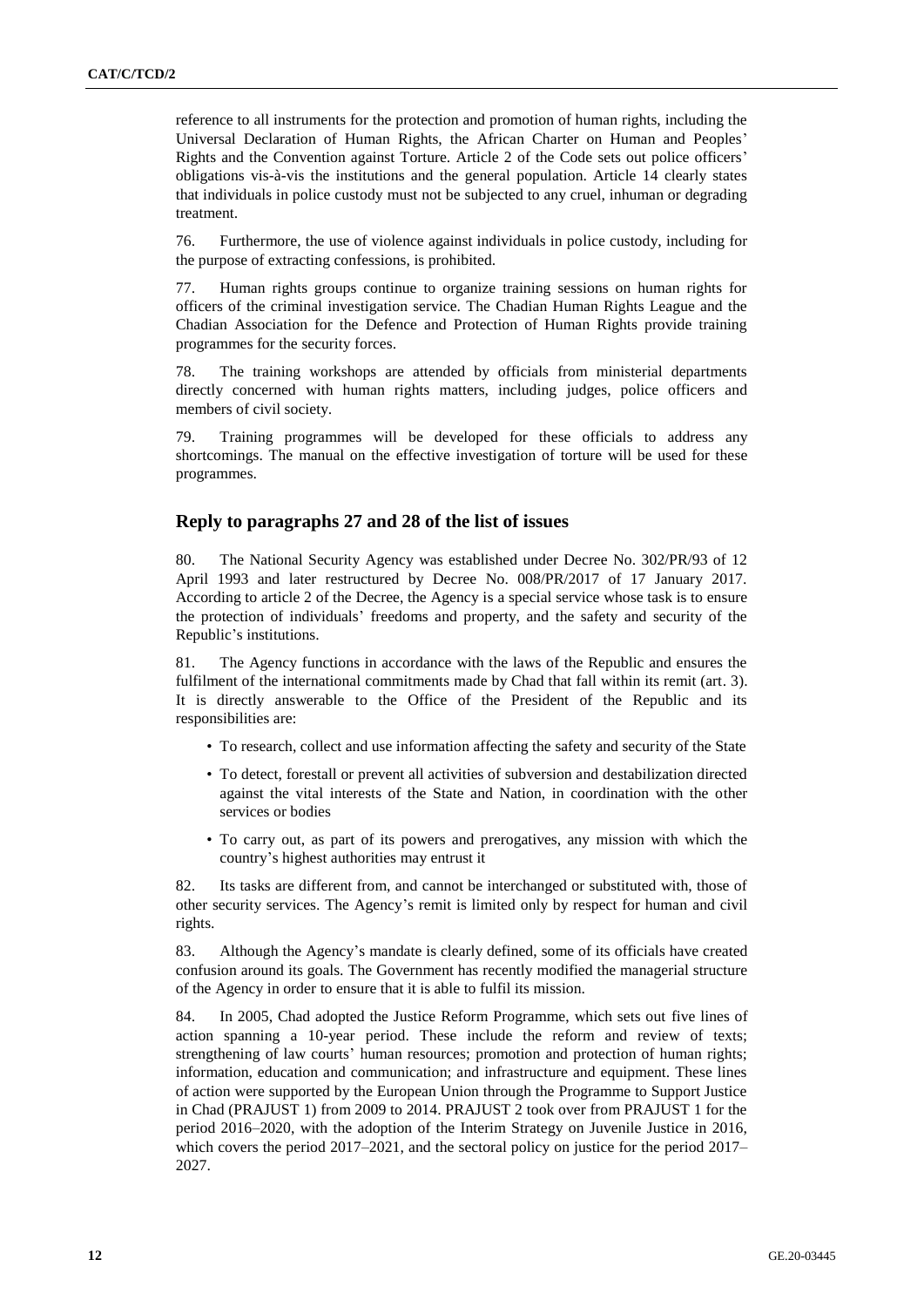#### **Prison population**

85. Chad has 45 prisons spread throughout its territory, of which 43 are in operation. There were 3,380 prisoners as of early 2009, and in 2010 the number increased to 4,775. Unfortunately, the prison population had doubled by 2017. This was due to trends in crime, including violent extremism, developments in criminal policy following the creation of new offences and the use of preventive detention. It should be noted that one of every two people arrested is incarcerated.

86. In accordance with Act No. 19/PR/2017 of 28 July 2017 on the prison system and Decree No. 1848/PR/MJCDH/2018 of 11 December 2018 on the management of prison officers, namely prison administrators, prison inspectors, prison administration officials and prison warders, penitentiary institutions are now run by a prison warden instead of a governor.

87. On 1 October 2017, the prison administration had in its charge 8,308 detainees distributed among 40 penitentiary institutions as follows:

| Prisoner category | Convicted prisoners | Pretrial detainees | Accused persons |
|-------------------|---------------------|--------------------|-----------------|
| Male              | 3 802               | 2 1 3 1            | 702             |
| Female            | 36                  | 60                 | 39              |
| Juvenile          | 0                   | 60                 | 195             |
| <b>Total</b>      | 3838                | 2 2 5 1            | 936             |

**Table of the number of persons incarcerated in Chadian detention facilities**

*This gives a total of 7,003.*

88. All of these efforts reflect the Government's desire to turn detention facilities into places of re-education and reintegration rather than places where discrimination is rife.

## **Reply to paragraph 29 of the list of issues**

89. Articles 12 and 13, issues raised in paragraph 29: under article 6 of the new Criminal Code, criminal law applies to all acts constituting an offence. Article 1 of the Code of Criminal Procedure establishes that "proceedings are initiated and conducted by judges or officials empowered to do so by law. Such proceedings can also be initiated by the injured party". These provisions allow an investigation to be undertaken immediately and without the need for a complaint, since the victim is only a joined party to the proceedings.

## **Reply to paragraph 30 of the list of issues**

90. All forms of torture, inhuman, cruel or degrading treatment, and similar practices are punishable under articles 323 et seq. of the Criminal Code.

91. Articles 5, 6 and 38 of the law reforming the National Human Rights Commission provide for the measures that have been taken to ensure that alleged victims are protected against any acts of intimidation or cruel, inhuman or degrading treatment. The Commission may take the place of victims in court either directly or indirectly through human rights associations, NGOs, or any other natural person or legal entity.

## **Reply to paragraphs 31 and 32 of the list of issues**

92. We are unable to provide detailed statistical data, broken down by age, ethnic origin and sex, on complaints filed alleging acts of torture or other cruel, inhuman or degrading punishment or treatment by law enforcement or army personnel.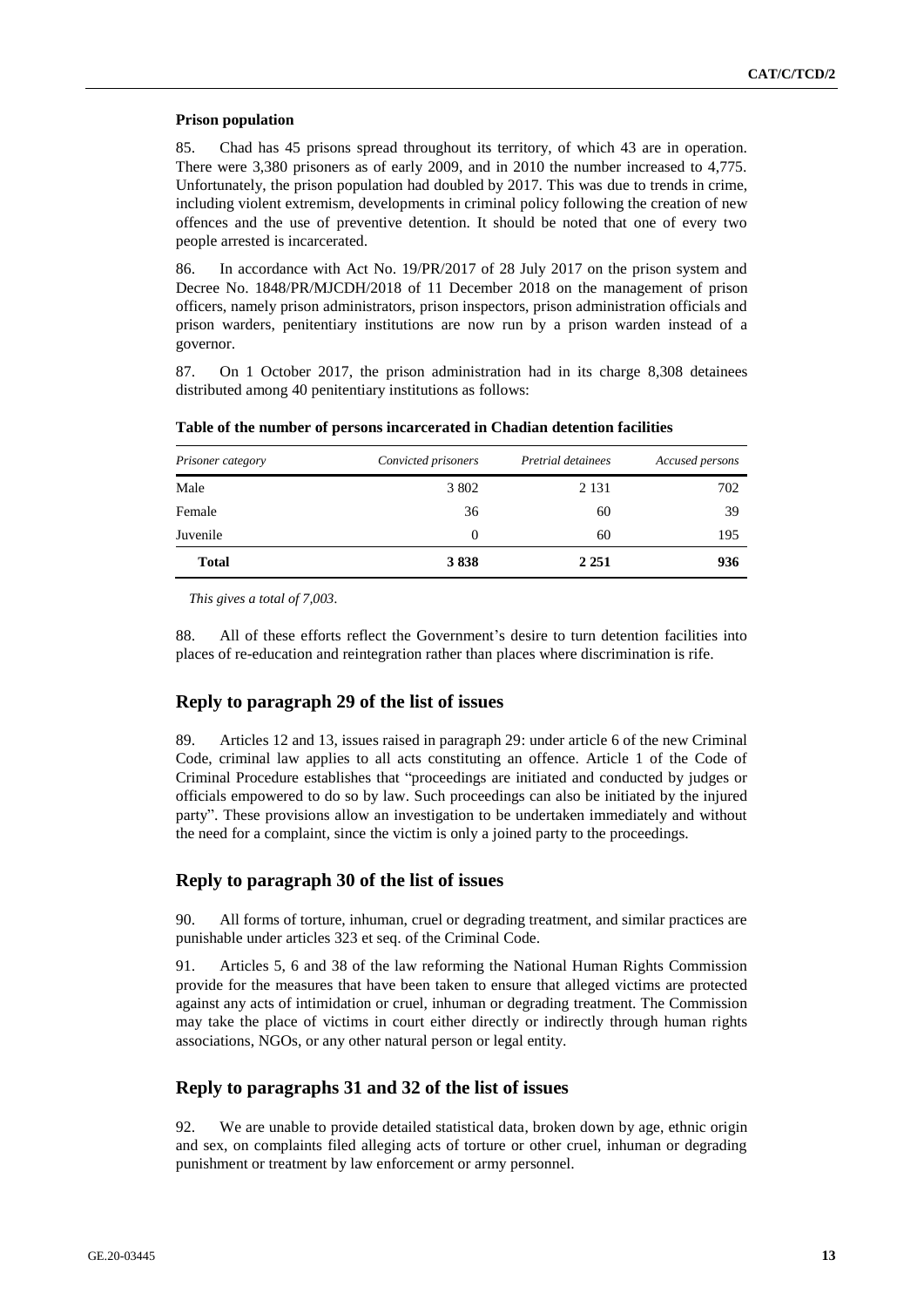93. However, we can cite the case where students were tortured by officers of the mobile police unit, who were later tried and convicted, and the case where members of the defence and security forces tortured an alleged thief by padlocking his testicles. They were tried and sentenced to 8 years' imprisonment at first instance, and then to 10 years on appeal. There is also the case of the gang rape of Zouhoura by the sons of high-ranking officials, who were tried and convicted. The group commander of the Gendarmerie of Djouman Landou, in the south of Chad, who administered 55 lashes to two girls in his office during the night, has been arrested and brought to justice.

## **Reply to paragraphs 33 and 34 of the list of issues**

94. We are unable to provide precise statistical data on the number of complaints, investigations and prosecutions. However, the Directorate for Judicial Statistics has been set up under the Ministry of Justice and Human Rights and will be equipped by PRAJUST 2. A law on statistics, which is in line with international standards in that area, was passed in 2016.

95. The Government opened a judicial investigation to identify the perpetrators of the kidnapping and disappearance of Ibni Oumar Mahamat Saleh. The case was brought before the investigating judge of the first chamber, where the proceedings were dismissed; an appeal was lodged. The indictments chamber hearing the appeal issued an order upholding the dismissal by the investigating judge. In the grounds for its order, the indictments chamber stated that the perpetrators of the kidnapping and disappearance of Mr. Ibni Oumar Mahamat Saleh remained unknown.

96. Information concerning the environmental protection brigade and the brigade responsible for searching for weapons has yet to be completed.

#### **Reply to paragraphs 35, 36 and 37 of the list of issues**

97. Following the events of 2008, compensatory measures for victims have been ordered by the State and the courts.

98. In 2014, the Chadian State set up a special criminal court to try agents of the Documentation and Security Directorate. On 25 March 2015, the court rendered its decision, sentencing 19 former agents of the Directorate to prison terms of 7 years to life imprisonment for murder and torture and terms of 7 to 20 years for the other offences, and awarding the victims CFAF 75 billion in compensation, of which half is to be paid by the State and half by the convicted agents.

99. In its decision, the court also ordered the creation of a committee under the authority of the Office of the Prime Minister to manage the fund. Its members will include officials from the Office of the Prime Minister, the Ministry of Justice and the Ministry for Social Action, as well as the victims and their counsel. The committee has yet to be established.

100. Specific mechanisms of reparation and rehabilitation ensuring medical, psychological and financial support for minors are provided for in Act No. 007/PR/99 of 4 April 1999 on the prosecution and trial procedure for offences committed by minors between the ages of 13 and 18 years, and in the draft children's code, which is currently before the National Assembly. The Government's technical and financial partners provide support to women through ICRC, Avocats sans frontières (Lawyers without Borders), the United Nations Population Fund (UNFPA) and the Chadian Association of Women Lawyers.

101. In Chad, HIV screening and antiretroviral drugs are available free of charge at hospitals and public and faith-based health-care centres. The State has set up organizations including the National AIDS Programme, the National Committee for the Fight against AIDS, the Chad Social Marketing Association and the Chadian Association for Family Welfare to raise awareness and conduct mass voluntary screenings of the population.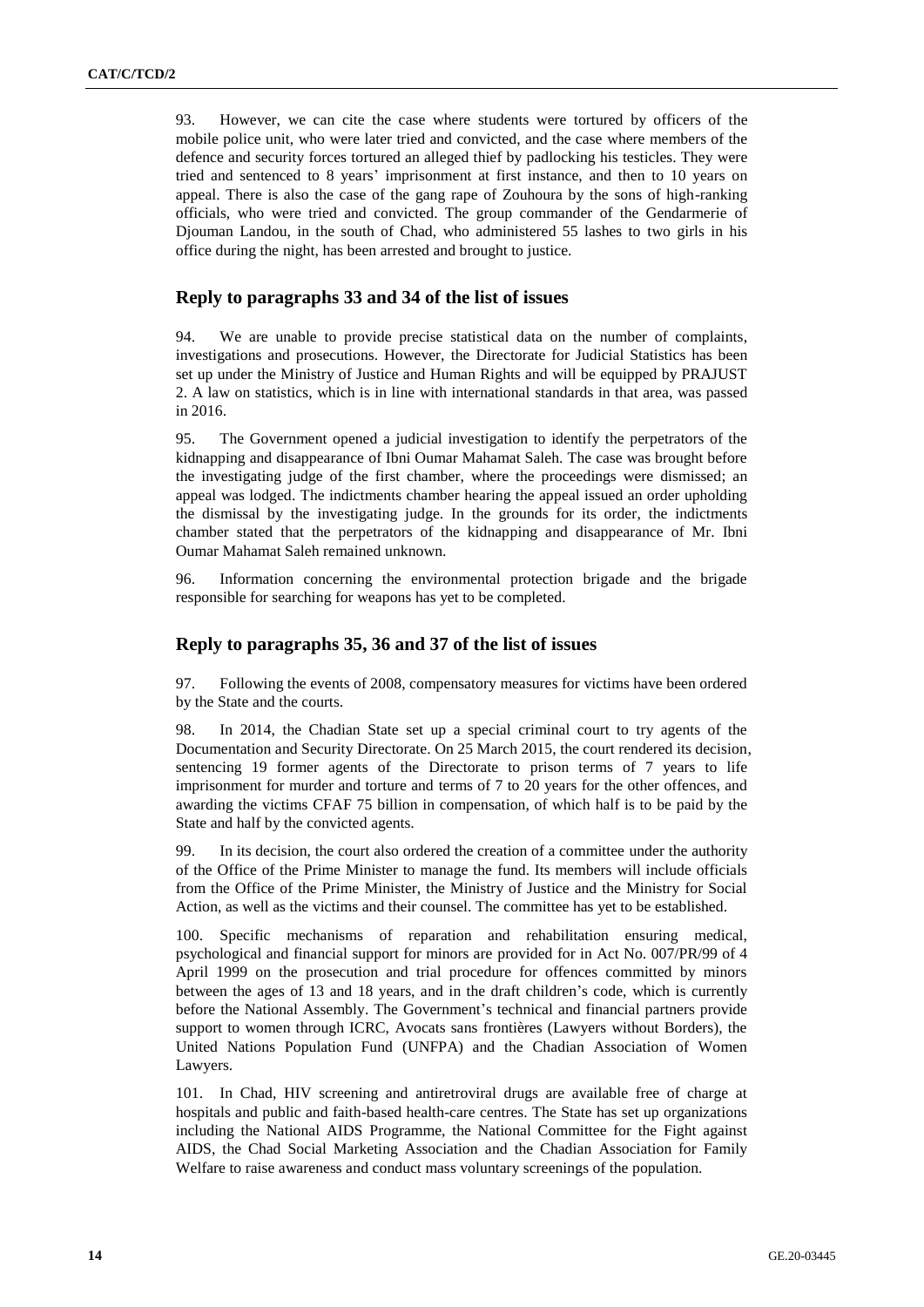102. Similarly, on 8 May 2019, the Government signed a partnership agreement with the World Bank to combat HIV/AIDS and tuberculosis. It received a grant of CFAF 25 billion to provide antiretroviral treatment to more than 80,000 people living with HIV/AIDS and to detect and treat tuberculosis in almost 20,000 people for the period 2019–2021.

#### **Reply to paragraph 38 of the list of issues**

103. Articles 50 and 51 of the new Code of Criminal Procedure require officers of the criminal investigation service to notify the accused of his or her right to a lawyer from the start of questioning. The lawyer has the right to be present during questioning, confrontations and searches conducted as part of the investigation.

#### **Reply to paragraph 39 of the list of issues**

104. As it was aware that the Criminal Code did not cover all child rights violations, the Government embarked on a process of reform. A draft children's code that takes into account the rights of the child as contained in the Charter was therefore devised in 2015. It is pending adoption.

105. Furthermore, article 18 of the Constitution states that "no one may be subjected to abuse, degrading or humiliating treatment or torture" and, under articles 323 and 324 of the Criminal Code, torture is punishable by 20 to 30 years' imprisonment. Public officials, traditional authorities and any other person acting in an official capacity are subject to the same penalties under these provisions.

106. In Chad, corporal punishment in schools is effectively prohibited in accordance with several laws in force.

107. Such punishment was banned by order of the Ministry of Education in 1997.

108. Article 167 of the draft children's code states that "corporal punishment for the purposes of correcting or disciplining children is prohibited". Paragraph 2 establishes that "the child's parents, legal guardian or custodian shall ensure that discipline is administered in such a way that the child is treated with humanity and respect for their inherent dignity".

109. Unfortunately, in practice, there continue to be cases where corporal punishment is used. Thanks to the coordination work of increasingly active organizations, such violence is being reported and combated.

110. There exist, however, customary practices whereby the correction of children in this way is seen as positive for the child's upbringing.

111. Eradicating the exploitation of child livestock-herders and *muhajirins* is a major concern of the Government. It has therefore adopted measures to prevent such practices, including providing training to those involved in combating these phenomena, managing and sharing information, promoting social mobilization through awareness-raising campaigns, and engaging in advocacy to enlist the support of decision-makers and opinionformers in the fight against the worst forms of child labour and all forms of exploitation and trafficking in persons.

112. It should be stressed that the action taken by the administrative and religious authorities to combat the exploitation of child livestock-herders has helped reduce the phenomenon and has allowed children to be rescued and reunited with their families.

113. Perpetrators of sexual offences, including sexual violence, are always held accountable for their acts when they are apprehended. However, one problem is that many victims do not report the perpetrators of such acts because of sociocultural pressures.

#### **Reply to paragraph 40 of the list of issues**

114. Act No. 007/PR/1999 of 6 April 1999 on the prosecution and trial procedure for offences committed by minors between the ages of 13 and 18 years sets out a broad range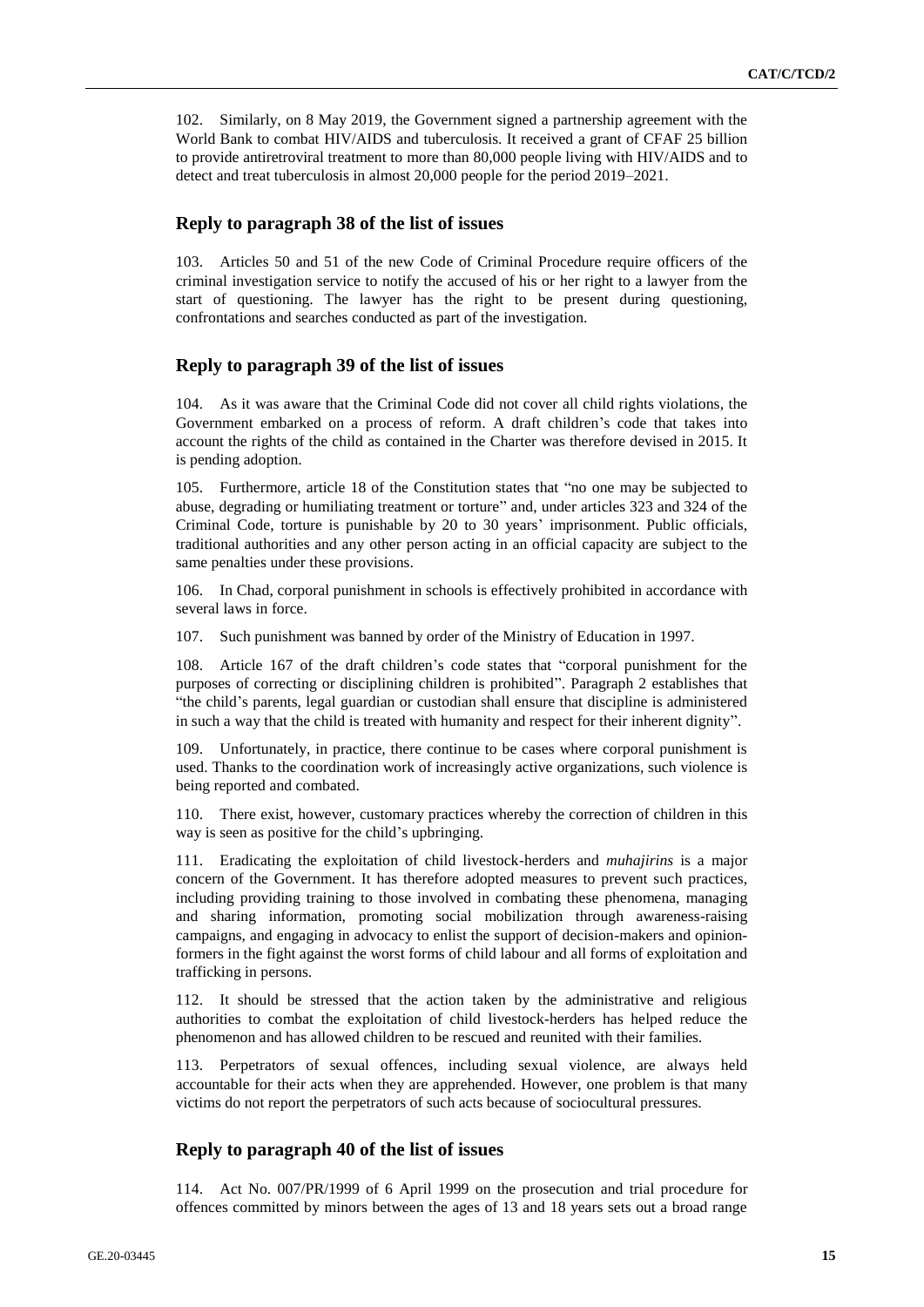of measures to promote the well-being and best interests of the child. These legislative measures comply with the United Nations Standard Minimum Rules for the Administration of Juvenile Justice (the Beijing Rules), the United Nations Guidelines for the Prevention of Juvenile Delinquency (the Riyadh Guidelines) and the United Nations Standard Minimum Rules for Non-custodial Measures (the Tokyo Rules). They are also in line with article 40 (3) of the Convention on the Rights of the Child, which provides that "States Parties shall seek to promote the establishment of laws, procedures, authorities and institutions specifically applicable to children alleged as, accused of, or recognized as having infringed the penal law".

115. The age at which a minor may be held criminally responsible in Chad is 13 years. Expedited investigation procedures against minors are prohibited and hearings involving them are not public.

116. In cases involving minors under 13 years of age, guardianship, supervision and education measures are applied instead of criminal penalties.

117. Detention and re-education measures can be imposed on minors over 13 years of age. Even where minors are convicted, the sentence may not exceed half of the minimum statutory penalty and they cannot be sentenced to death. They are separated from adults in detention centres.

118. When a minor is in conflict with the criminal law, the judicial authorities are required to favour alternatives to imprisonment.

## **Reply to paragraph 41 of the list of issues**

119. As part of the implementation of Security Council resolution 1612 (2005) and the monitoring of the six grave violations against children in emergency situations, a plan of action for children associated with armed groups and forces was developed by the Chadian Government and the United Nations Task Force on Monitoring and Reporting and adopted on 14 June 2011. A road map for the implementation of the plan has been developed and launched, and focal points have been appointed. The Government and the United Nations Task Force carried out visits to all military academies to train the defence and security forces on how to verify the presence of minors within their ranks.

120. A national programme has been launched for the withdrawal, temporary care and family reintegration of children associated with armed forces and groups and to prevent the recruitment and use of children. From 2007 to September 2012, 767 children associated with armed forces and groups were withdrawn and reintegrated into families.



*Source:* UNICEF Chad, December 2012.

121. Boko Haram frequently uses children to commit crimes. When the regular armed forces rescue these children, they are taken into the care of the Ministry for Social Action, working in partnership with the United Nations Children's Fund (UNICEF), in order to be reunited with their families.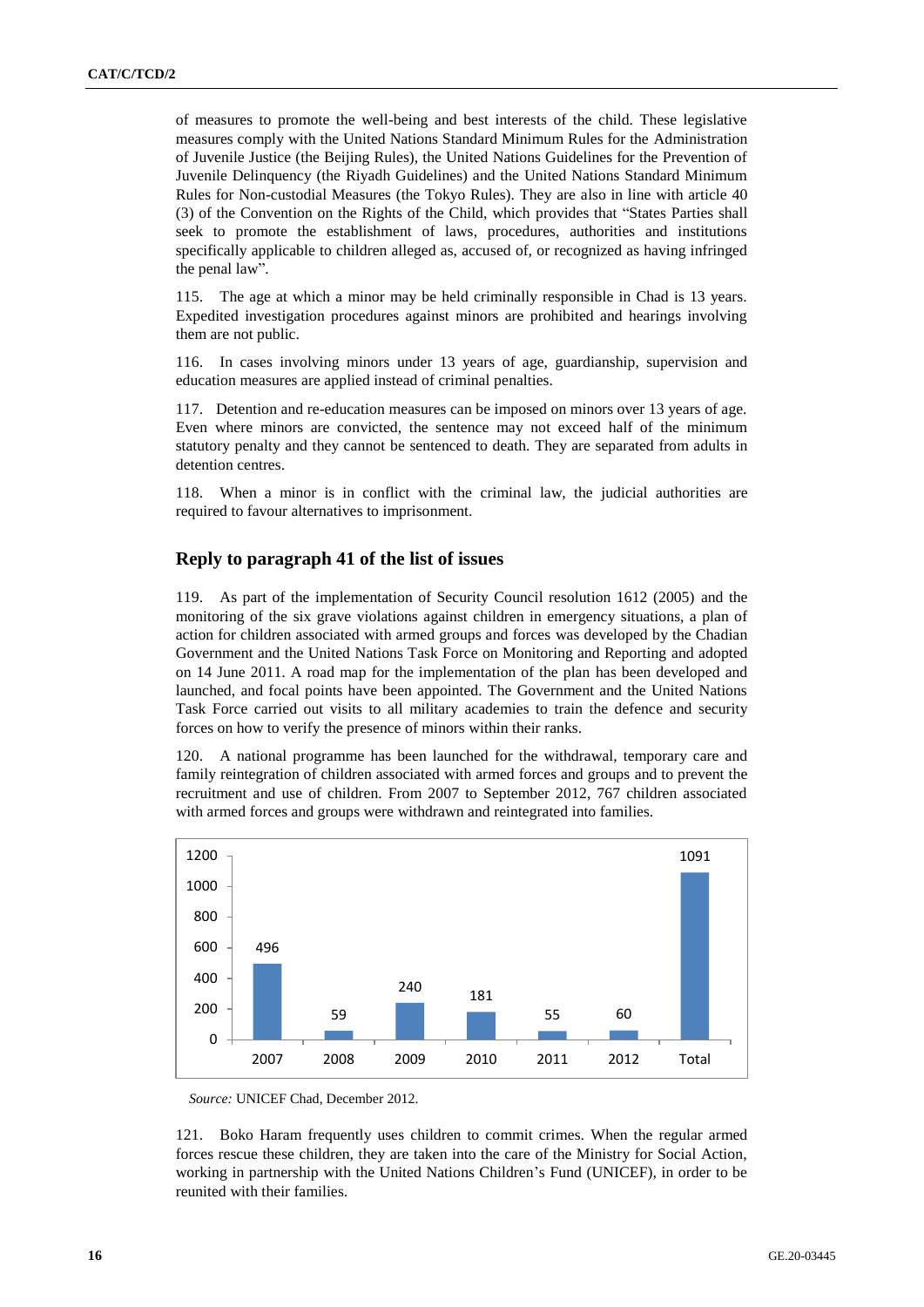122. Under this partnership, a transit and guidance centre was set up in Bol, Région du Lac, to accommodate children associated with Boko Haram.

123. In 2016, 94 such children, 13 of whom were girls, were reunited with their families. In 2017, 9 children, including 2 girls, were reunited.

| Year         | Gender      | Number of reunited children | Total |
|--------------|-------------|-----------------------------|-------|
| 2016         | <b>Boys</b> | 81                          |       |
|              | Girls       | 13                          | 94    |
| 2017         | <b>Boys</b> | 7                           |       |
|              | Girls       | $\overline{c}$              | 9     |
| <b>Total</b> |             |                             | 103   |

**Number of children rescued from Boko Haram who have been reunited**

124. The Chadian Government, mindful of the constant risk inherent in armed conflict, adheres to the principles of the optional protocol to the Convention on the Rights of the Child and the Paris Commitments.

125. On 10 October 2013, the Head of State issued Presidential Directive No. 008/PR/EMP/2013 on respect for the minimum age of recruitment into the Chadian National Army, which established measures ranging from warnings to removal.

126. The draft child protection code sets the minimum age for recruitment into the armed forces at 18 years and establishes penalties for those who recruit and use children.

127. These efforts led to the removal, in July 2014, of Chad from the list prepared by the United Nations Secretary-General relating to children affected by armed conflict.

#### **Reply to paragraph 42 of the list of issues**

128. Article 14 of the Constitution, concerning freedoms, fundamental rights and duties, reads: "The State ensures equality before the law for all without distinction of origin, race, sex, religion, political opinion or social position. It has a duty to ensure that all forms of discrimination against women are eliminated and that women's rights are protected in all spheres of private and public life."

129. Furthermore, article 27 of the Constitution stipulates that "customary and traditional rules relating to criminal and collective responsibility are prohibited"; they are applicable only where they are recognized. However, in practice, the application of the *dia* system to all communities violates this provision.

130. The social cast system that exists in certain parts of the country accounts for some of the sociocultural pressure that holds back equality of rights.

#### **Other aspects**

131. Since January 2015, Chad has faced high levels of insecurity as a result of attacks by the Islamist group Boko Haram, particularly in N'Djamena and the area around Lake Chad.

132. In response to the attacks of June and July 2015, which resulted in approximately 50 deaths in N'Djamena, Chad adopted, on 30 July 2015, Act No. 034/PR/2015 on the suppression of acts of terrorism.

133. The perpetrators of the attacks on the Central Police Station and the Police Academy that took place on 15 and 29 July 2015 were tried, sentenced to death and executed in accordance with this Act.

134. The trial began on 26 and 27 August 2015. They were charged with criminal association, murder, aiding and abetting murder, aiding and abetting the destruction of